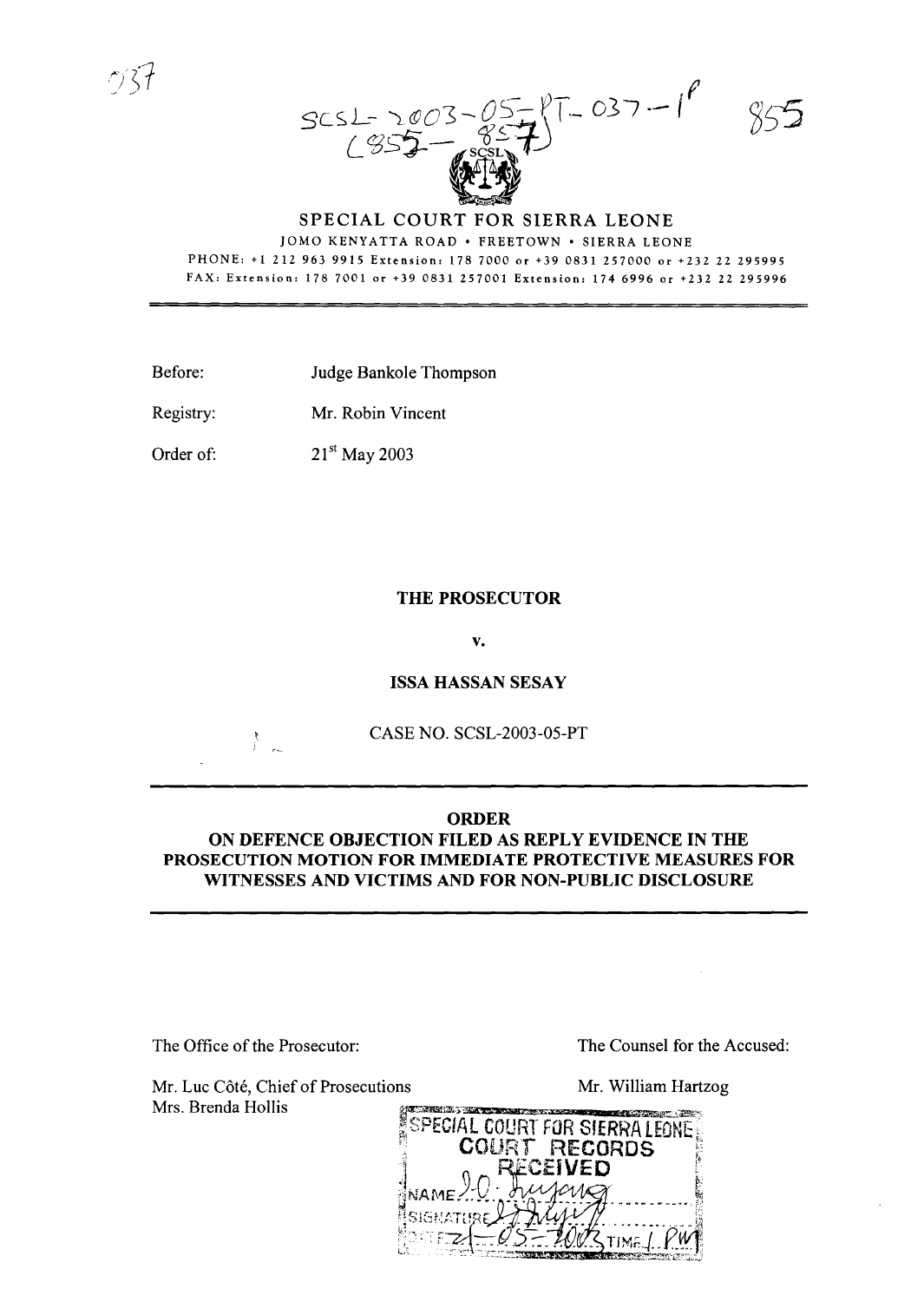SCSL-2003-05-PT

#### THE SPECIAL COURT FOR SIERRA LEONE (the Special Court),

SITTING AS Judge Bankole Thompson, designated by the President of the Special Court according to Rule 28 of the Rules of Procedure and Evidence ("the Rules");

CONSIDERING the Prosecution Motion for Immediate Protective Measures for Witnesses and Victims and for Non-Public Disclosure filed on the  $7<sup>th</sup>$  April 2003 and the relevant Response of the Defence and the Reply of the Prosecutor thereto;

HAVING NOW BEEN SEIZED with the Defence Objection to Evidence Filed as Reply Evidence in the Prosecution Motion for Immediate Protective Measures for Witnesses and Victims and for Non-Public Disclosure on the  $7<sup>th</sup>$  May 2003 ("the Objection");

HAVING RECEIVED the Prosecutor's Request for Leave to File Response to Defence Objection to Evidence Filed as Reply Evidence in the Prosecution Motion for Immediate Protective Measures for Witnesses and Victims and for Non-Public Disclosure (the "Prosecution's Request) on  $12<sup>th</sup>$  May 2003;

CONSIDERING that the Defence in its Objection avers, *inter alia,* that new evidence has been submitted in the Reply and that the Defence was therefore deprived of the opportunity to address evidence forming part of a moving party's case;

CONSIDERING that the Defence therefore prays that either such evidence, in particular the Declaration of Allan Quee, dated  $25<sup>th</sup>$  April 2003, the Declaration of Saleem Vahidy, dated 28<sup>th</sup> April 2003, the letter of President Kabbah to the President of the Security Counsel dated 14<sup>th</sup> March 2003 and the Declaration of Keith Biddle dated 29<sup>th</sup> April 2003 be ruled inadmissible and to proceed to a determination of the Prosecutions Motion on the basis ofthe admissible material submitted or in alternative to allow to file a response to the Prosecutor's Reply and the new evidence presented;

CONSIDERING that the additional bases of the Prosecution's Reply, in particular the declarations cited above, cannot be considered as fresh evidence, but may only be considered as evidence of a rebutting character, as the declarations only add and strengthen the line of argument in the Motion, and that the additional declarations do not initiate an entire new line of argumentation;

CONSIDERING that the Rules do not provide for a response to a reply;

NOW HEREBY, pursuant to Rule 54 of the Rules,

 $K-157$